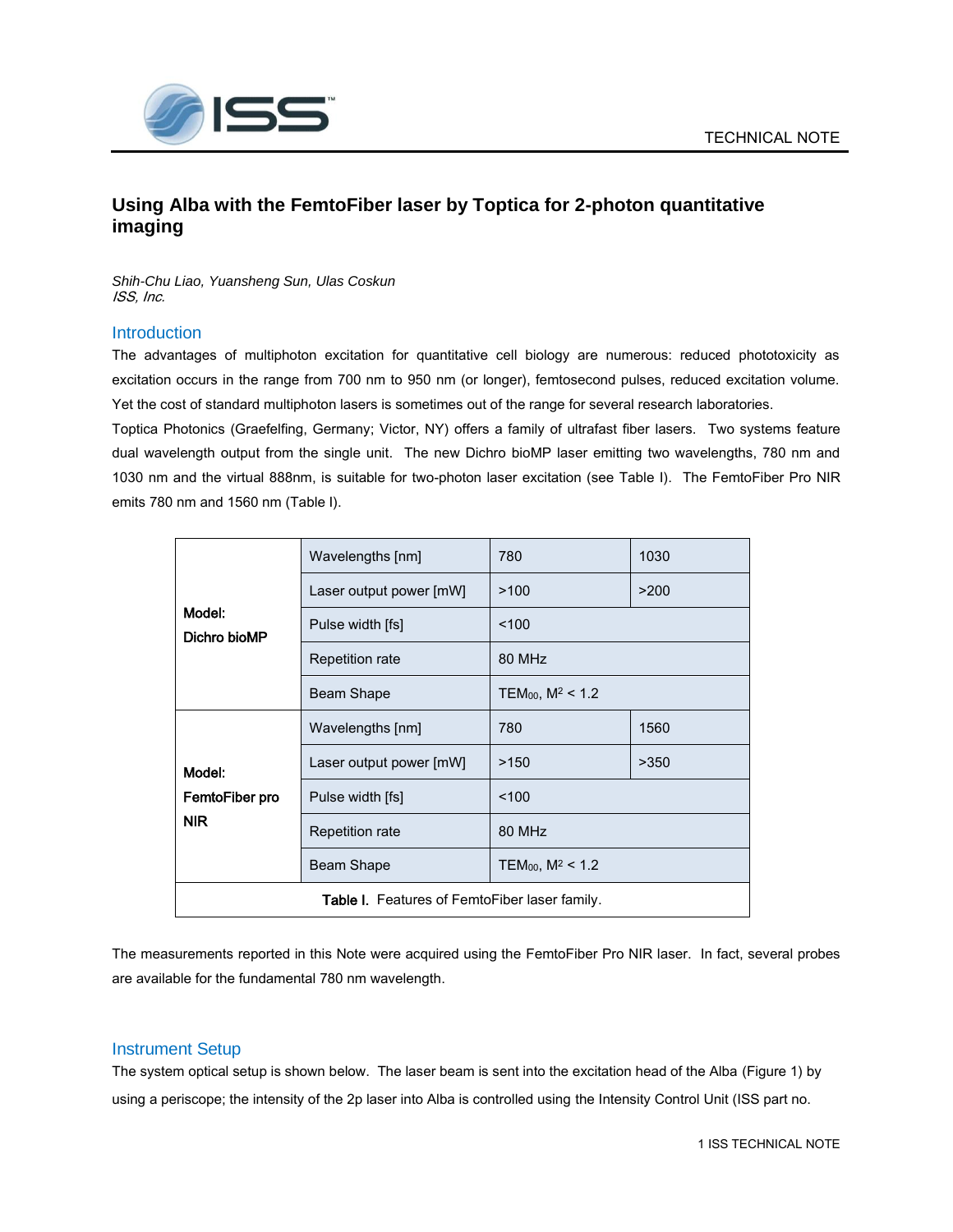A450) featuring a halfwave plate and a Glan-Thompson laser polarizer; the laser intensity can be tuned continuously from less than 0.1 mW to more than 100 mW. In the Alba, a 720-nm long pass dichroic (D1) is used to separate the 780-nm laser excitation and the emission in the visible range; a 720-nm short pass emission filter is used as an IR blocking (IRB) filter. The Alba is equipped with two Hamamatsu H7422P-40 photomultiplier tubes detectors.



**Figure 1**. Schematics of the instrument.

# FCS Measurements

Fluorescence Correlation Spectroscopy (FCS) measurements were carried out on a solution of Fluorescein (pH 7.4) at different concentrations ranging from 1 nM to 200 nM. The microscope (Model Ti by Nikon) is equipped with a 60X (1.2 NA) water immersion objective. A bandpass filter (525 ± 20 nm) is placed in front of the detector. The Laser power measured before entering the Alba is 20 mW.



**Figure 2.** FCS curves for the 1.5 - 200 nM concentration solutions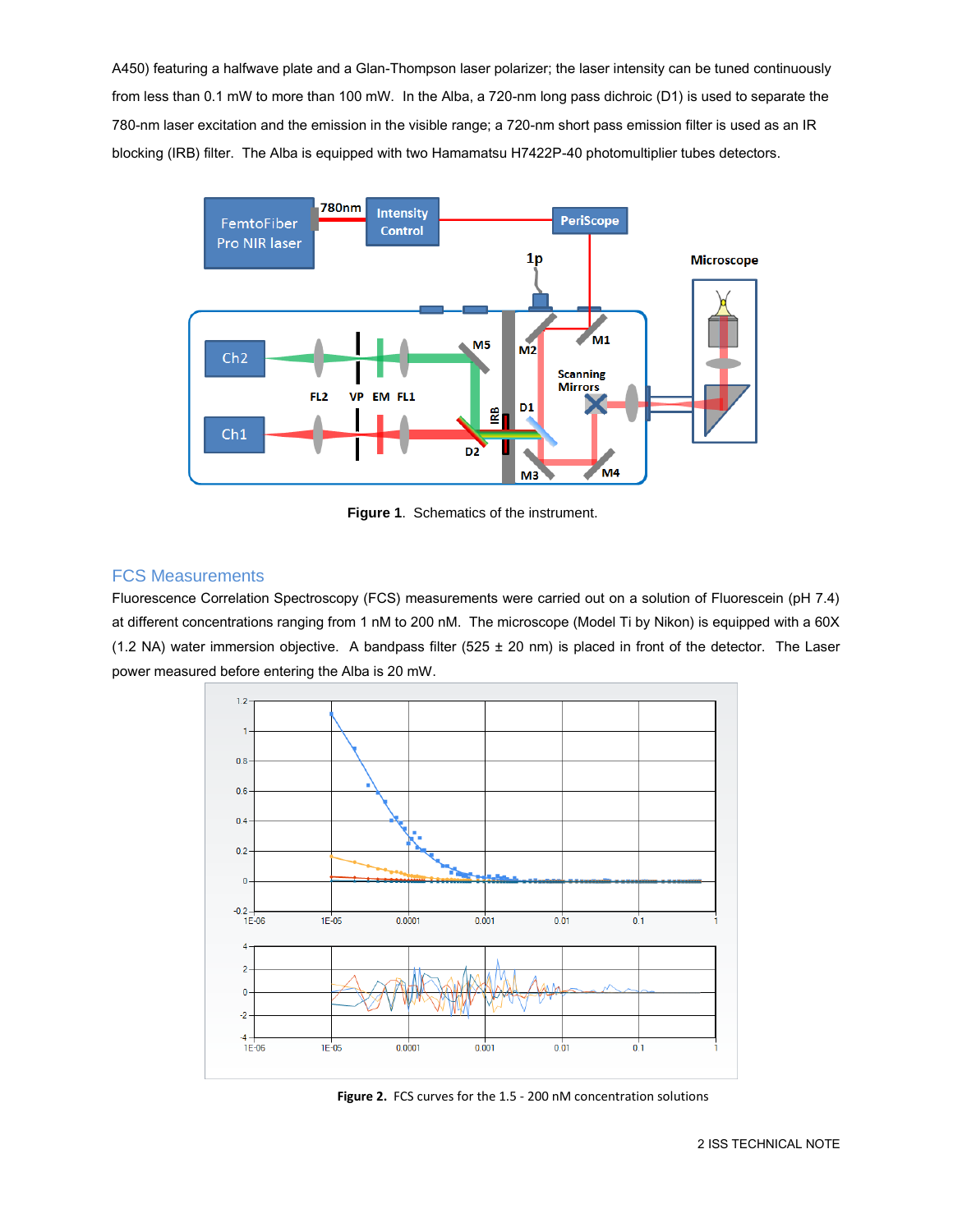The auto correlation functions were fitted with the Gaussian Lorentz 1 species model, giving the lateral dimension (w0) to be 289 nm; while the axial / lateral (z0 / w0) ratio by assuming the 3D Gaussian shape was estimated to be 4.56. The experimental results obtained with the Gaussian Lorentz fit are reported in Table II below. They were determined by fixing the value of the diffusion coefficient to 430  $\mu$ m<sup>2</sup> s<sup>-1</sup>; the concentrations of the solutions were retrieved by the fitting procedure using VistaVision software.

| <b>Parameter</b>   | 1      | $\mathbf{2}$ | 3      | 4         |
|--------------------|--------|--------------|--------|-----------|
| $D, um^2/s$        | 430    | 430          | 430    | 430       |
| C(nM)              | 1.47   | 9.97         | 49.9   | 232       |
| $w0$ ( $\mu$ m)    | 0.289  | 0.289        | 0.289  | 0.289     |
| TauD $(\mu s)$     | 24.2   | 24.2         | 24.2   | 24.2      |
| N, H               | 0.0247 | 0.168        | 0.839  | 3.89      |
| G                  | 1.12   | 0.167        | 0.0319 | 0.007     |
| G(0)               | 2.76   | 0.406        | 0.0811 | 0.018     |
| ExcVol $(\mu m^3)$ | 0.028  | 0.028        | 0.028  | 0.028     |
| <b>CPS</b>         | 1940   | 15000        | 68900  | $3E + 05$ |
| Chi-Sq             | 0.857  | 0.459        | 0.391  | 0.409     |

Table II. Fitting results of the FCS curves for the 1.5 - 200 nM concentration solutions

#### FLIM Measurements

FLIM measurements were acquired using the Alba equipped with the FastFLIM data acquisition. For calibration, two lifetime standards were used, a solution of Fluorescein in buffer at pH 7.4 and a solution of Coumarin 6 in Ethanol. The lifetime data for the two solutions are displayed on the polar plot in Figure 3: 2.56 ns was obtained for the Coumarin and 4 ns for the Fluorescein.



**Figure 3.** Phasor plot of the fluorescence lifetime data of fluorescein in buffer at pH 7.4 and Coumarin 6 in Ethanol.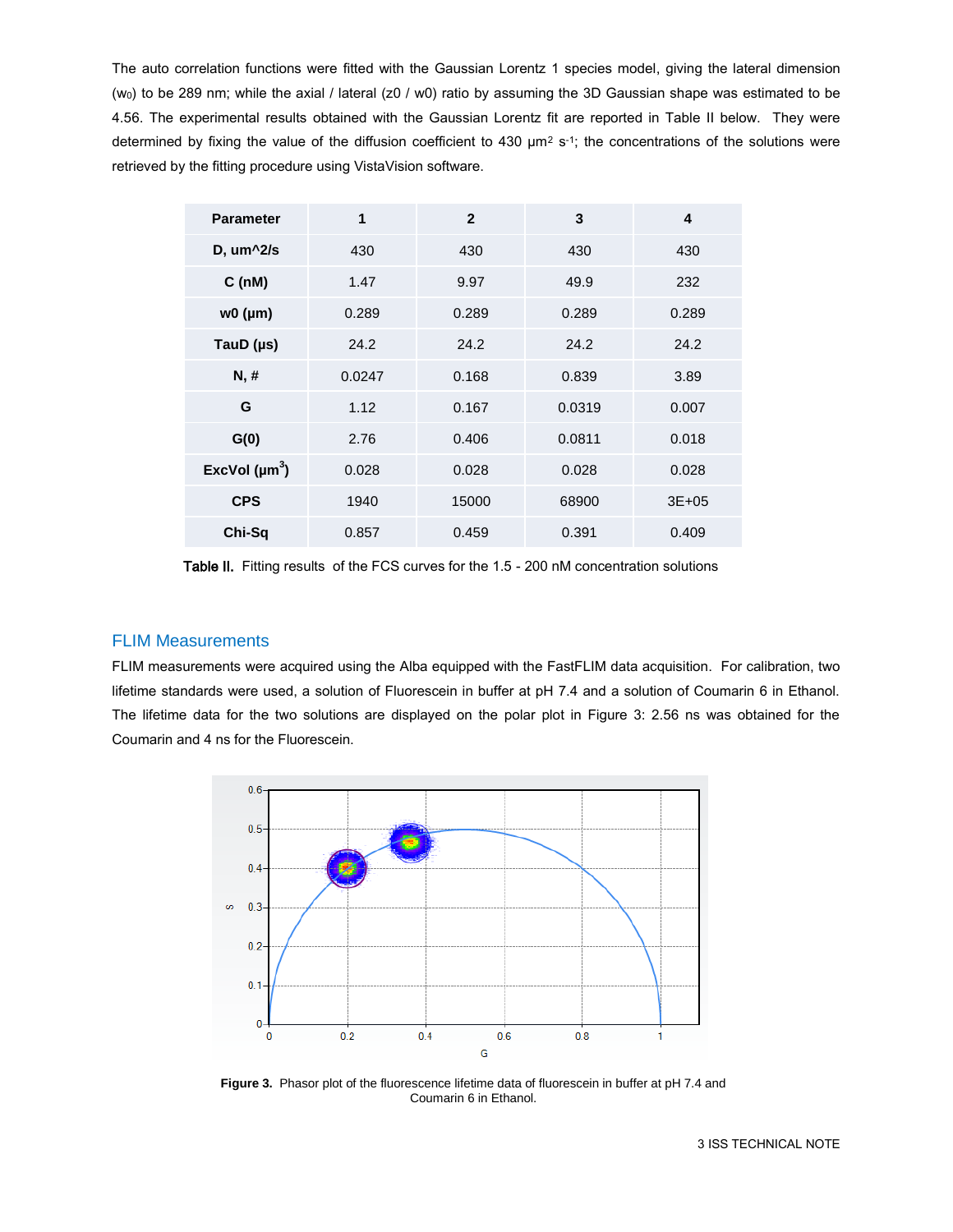FLIM data were acquired on a slide with Lily Convallaria (Figure 4).



**Figure 4.** Intensity image (left) and lifetime image (right). Image size is 1024x1024 (100 µm x 100 µm).

A stack of FLIM measurements (3D FLIM) measurements was acquired using a slide with pollen (Figure 5).



Figure 5. Volume rendering of intensity images (left) and of lifetime images (right),

#### Stability Test

The FemtoFiber Pro NIR laser unit provides a clock out signal for the laser pulse reference. With a 50Ω termination, the laser clock reference is a clean negative NIM signal with the peak amplitude of -200mV and a FWHM of less than 2ns. The clock out signal is first amplified by a 36-dB preamp and the amplified signal is given to the FastFLIM clock in for synchronization, required by FLIM measurements. A stable laser reference clock is critical for a robust timelapse FLIM measurement. To test the stability, time-lapse FLIM measurements of fluorescein (pH7.4) were carried out: